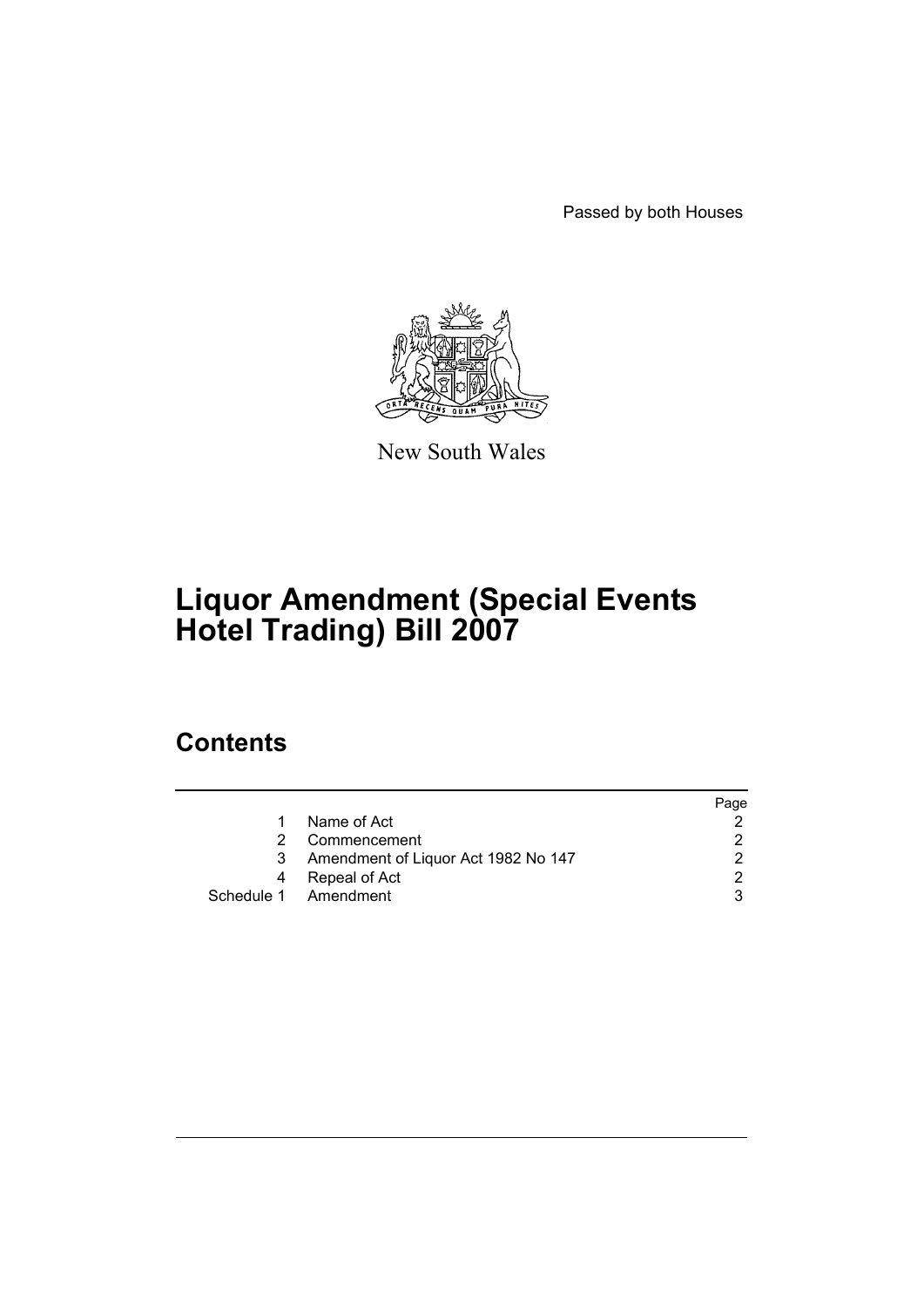*I certify that this public bill, which originated in the Legislative Assembly, has finally passed the Legislative Council and the Legislative Assembly of New South Wales.*

> *Clerk of the Legislative Assembly. Legislative Assembly, Sydney, , 2007*



New South Wales

## **Liquor Amendment (Special Events Hotel Trading) Bill 2007**

Act No , 2007

An Act to amend the *Liquor Act 1982* to extend hotel trading hours on certain dates during the finals of the 2007 Rugby World Cup.

*I have examined this bill and find it to correspond in all respects with the bill as finally passed by both Houses.*

*Assistant Speaker of the Legislative Assembly.*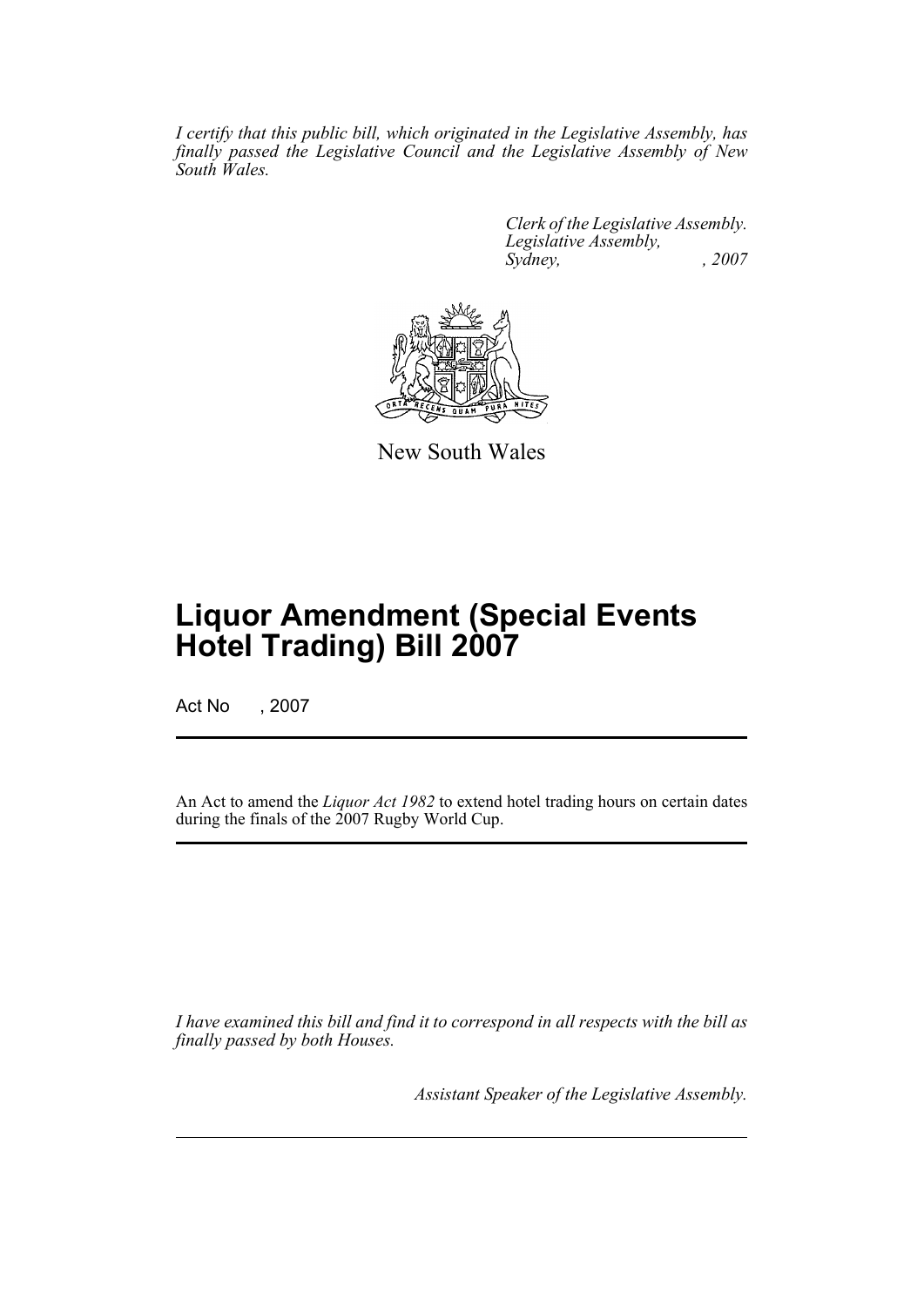#### <span id="page-2-0"></span>**The Legislature of New South Wales enacts:**

#### **1 Name of Act**

This Act is the *Liquor Amendment (Special Events Hotel Trading) Act 2007*.

#### <span id="page-2-1"></span>**2 Commencement**

This Act commences, or is taken to have commenced, on 6 October 2007.

#### <span id="page-2-2"></span>**3 Amendment of Liquor Act 1982 No 147**

The *Liquor Act 1982* is amended as set out in Schedule 1.

#### <span id="page-2-3"></span>**4 Repeal of Act**

- (1) This Act is repealed on the day following:
	- (a) the day on which this Act commences, or
	- (b) the date of assent,

whichever is the later.

(2) The repeal of this Act does not, because of the operation of section 30 of the *Interpretation Act 1987*, affect any amendment made by this Act.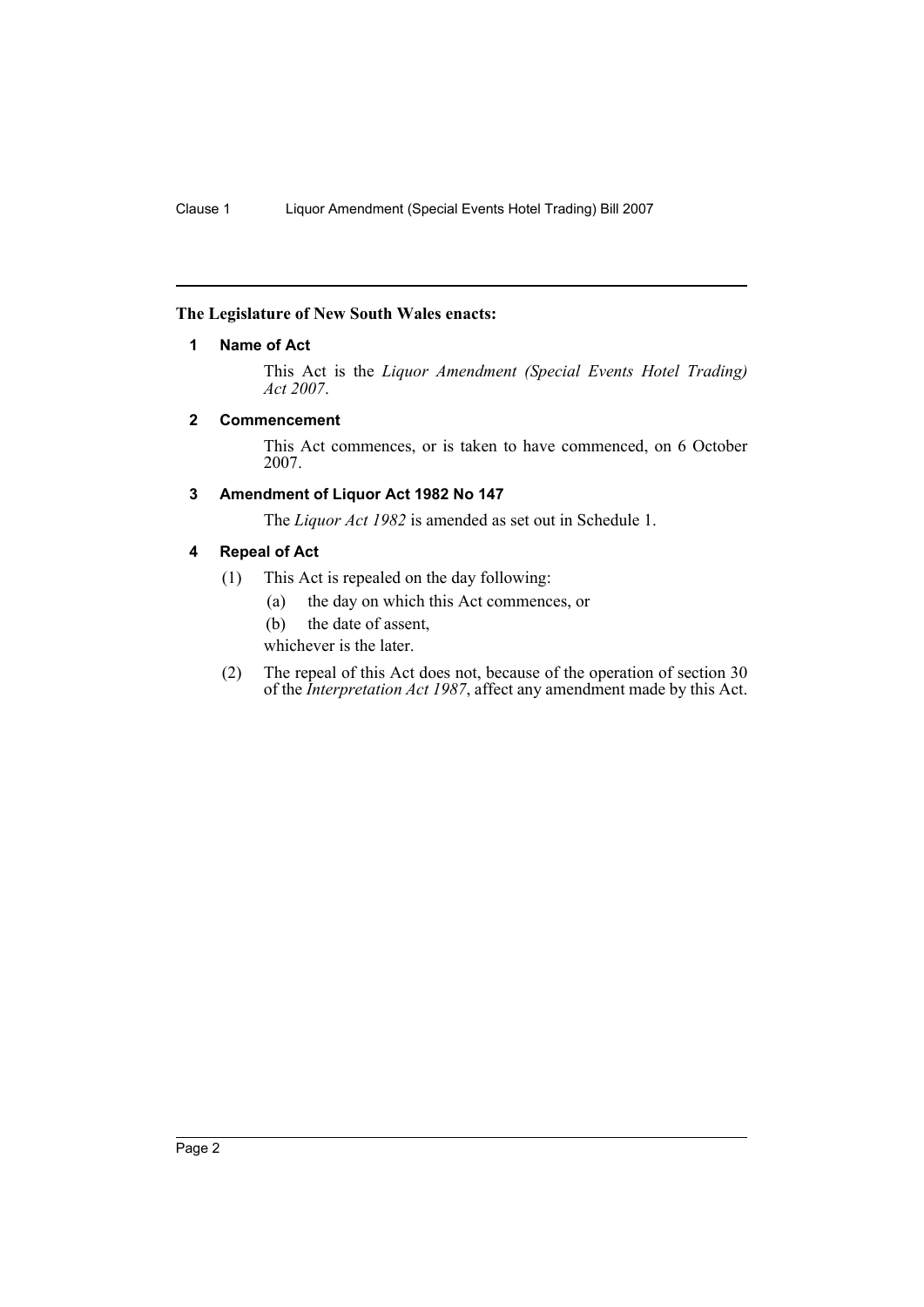Liquor Amendment (Special Events Hotel Trading) Bill 2007

Amendment **Amendment** Schedule 1

### <span id="page-3-0"></span>**Schedule 1 Amendment**

(Section 3)

#### **Section 24A**

Omit section 24A. Insert instead:

#### **24A Extended hotel trading hours—2007 Rugby World Cup**

- (1) In addition to the trading hours that apply to the premises to which a hotelier's licence relates, liquor may be sold or supplied on any such premises for consumption on those premises only, and the premises to which a hotelier's licence relates may be kept open for the sale or supply of liquor for consumption on those premises only:
	- (a) from midnight on Saturday 6 October 2007 until 1 am on Sunday 7 October 2007 or until the completion of the first quarter final match of the 2007 Rugby World Cup, whichever is the later, and
	- (b) from 5 am on Sunday 7 October 2007 until 1 am on Monday 8 October 2007 or until the completion of the third quarter final match of the 2007 Rugby World Cup, whichever is the later, and
	- (c) from 5 am on Sunday 14 October 2007 until 10 am on that day, and
	- (d) from 5 am on Sunday 21 October 2007 until 10 am on that day.
- (2) Subsection (1) does not authorise the sale, supply or consumption of liquor on any licensed premises past 1 am on Sunday 7 October 2007, or past 1 am on Monday 8 October 2007, until the completion of the respective quarter final match of the 2007 Rugby World Cup unless patrons have access to live coverage of the match by means of a device (such as a television or projector screen) located on the premises and provided by or on behalf of the licensee.
- (3) Subsection (1) does not authorise the sale, supply or consumption of liquor on any licensed premises contrary to a restriction or prohibition that:
	- (a) relates to the times when the premises are authorised to trade, and
	- (b) has been imposed under this Act (otherwise than under section 24) or any other law.